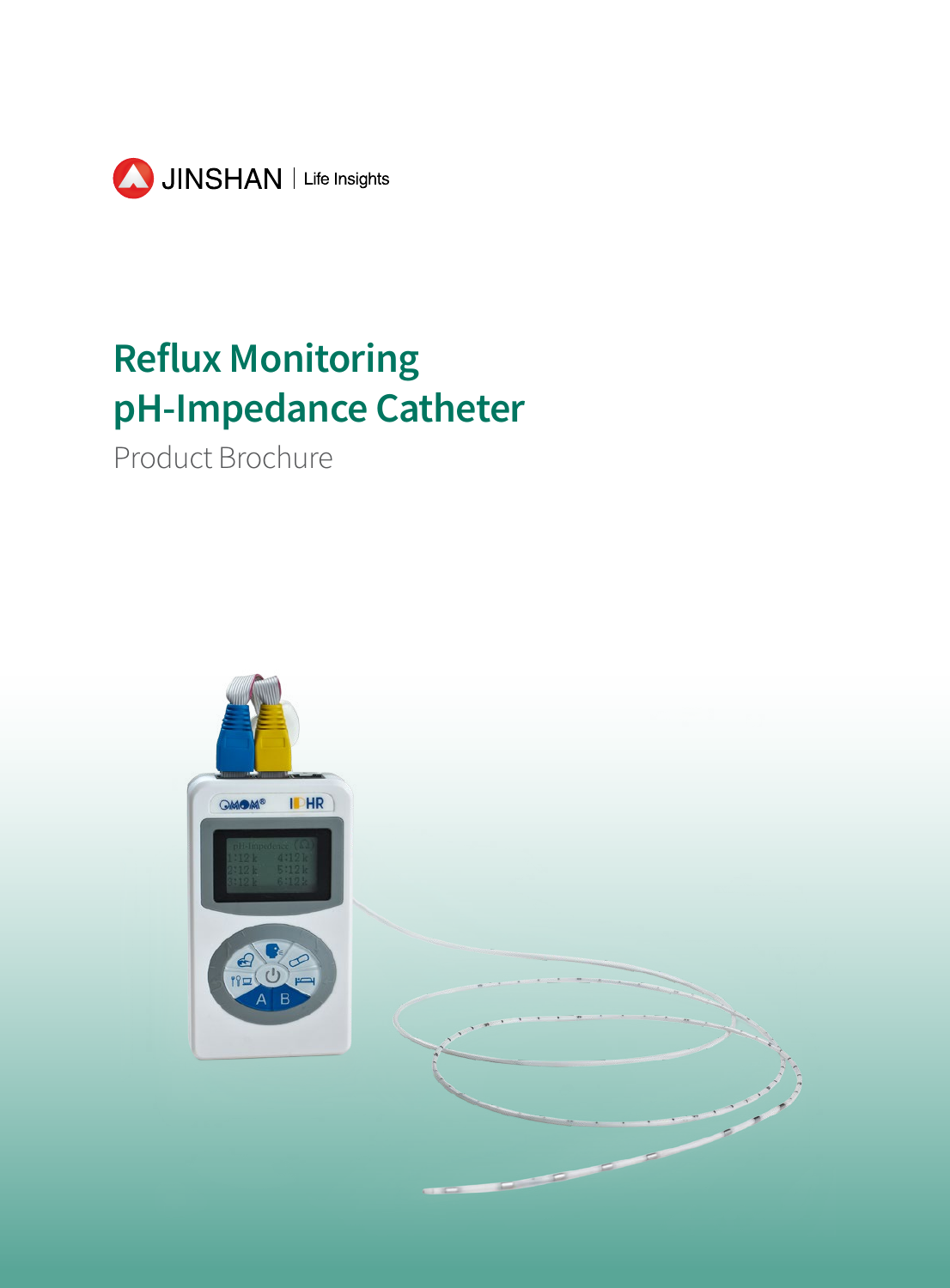# **Overview**

# **Data Analysis Software**

### New Platform

- Compatible with reflux monitoring catheter and wireless capsule products.
- Improved centralized patient management.
- Support multiple cases under one name.
- Faster and streamlined calibration process.

#### Report

- Customize and export reports.
- Perform various calculations including SI, SSI and SAP
- Generates pH data analysis table, process Demeester rating automatically.





| $-101x$ |                     |                       |                     |                  |                                                                  |                       |                     |                                                       |                 |                                                                   |                                       |                                                                                                                                                                                             | uarquivalnerg                                                                                                |  |
|---------|---------------------|-----------------------|---------------------|------------------|------------------------------------------------------------------|-----------------------|---------------------|-------------------------------------------------------|-----------------|-------------------------------------------------------------------|---------------------------------------|---------------------------------------------------------------------------------------------------------------------------------------------------------------------------------------------|--------------------------------------------------------------------------------------------------------------|--|
|         |                     |                       |                     |                  |                                                                  |                       | ۰<br><b>Sena</b>    | ß.<br>Edificat                                        | 既<br>Sweet Text | Đ                                                                 | Ξ<br>Several World, Save as FOR       | ⊷<br><b>Post</b>                                                                                                                                                                            | ь<br>sias.                                                                                                   |  |
| ۸       |                     | XXHospital            |                     |                  |                                                                  |                       |                     | Impedance-pH Monitoring Report                        |                 |                                                                   | Nethal Province Extent Catagory Table | <sup>1</sup> Democrac Score<br><sup>7</sup> Box-Dohoe Score<br>Infaria Score/Venderplan)<br><sup>1</sup> Refus Calence Take<br>- Refus Renze of Impedence<br>Bota Calalance Tele table BCT; | <b><i><u>Alignal Mays</u></i></b><br>The Arid Result<br>And Express<br>edance finault<br><b>Bellus Tatie</b> |  |
|         |                     | Study Des: 01/25/2018 |                     |                  |                                                                  |                       |                     |                                                       |                 |                                                                   |                                       | <b>Brite Express Tree BET:</b><br><b>Tellur Ernste Take</b>                                                                                                                                 |                                                                                                              |  |
|         | Male                |                       | <b>Detailer</b>     | <b>Starker</b>   | <b>Brothers</b> , yues<br><b>CONSTRUCTION OF A REAL PROPERTY</b> |                       | 02080120151542 Name | Patient ID<br><b>Exercisation 6:</b>                  |                 | eterandal Dala<br>Postewolal Analysis Sellings<br>Sing Expansions |                                       |                                                                                                                                                                                             |                                                                                                              |  |
|         | <b>Normal/Vetal</b> |                       | <b>Setal</b>        | Normal           | <b>Toghia</b>                                                    | Normal                | <b>Invistr</b>      | pH Analysis Results<br>* Acid Exposure                |                 |                                                                   | 1-Sumptom Association ProtestaburSAP: | <b>Biska Exposure TimeSET)</b><br>righter, Result Impediators'<br><sup>2</sup> Symptom Correnter to Before<br><sup>2</sup> Sumpton index for Behavilli<br>Sumplier Service Index SSL        |                                                                                                              |  |
|         |                     |                       | 袈                   | <b>Zhalfred</b>  |                                                                  | <b>Blackett</b>       |                     | Number of Acid Sepasyre BS                            |                 |                                                                   |                                       |                                                                                                                                                                                             | Selfrank                                                                                                     |  |
|         |                     |                       | 00 31 10            |                  | DOOL OR                                                          |                       | bo so co            | And Genesure Tone                                     |                 |                                                                   |                                       | eteice Refus Sale                                                                                                                                                                           | ry Date Tasse                                                                                                |  |
|         |                     |                       |                     |                  |                                                                  |                       |                     | (Milesmaa)                                            |                 |                                                                   |                                       |                                                                                                                                                                                             | <b>Ward Completie</b>                                                                                        |  |
|         | 3n4.23              |                       | 2.2                 | ba za            | 0.2                                                              | 14.1                  | 1.7                 | Acid Exposure Fimathi<br>Average Arid Cleartime       |                 |                                                                   |                                       |                                                                                                                                                                                             | Lemany<br>agress                                                                                             |  |
|         |                     |                       | 000038              |                  | 300034                                                           |                       | 001040              | (M.mm.sc)                                             |                 |                                                                   |                                       | <b>Lotura Supporter</b>                                                                                                                                                                     |                                                                                                              |  |
|         |                     |                       | 004256              |                  | 964051                                                           |                       | bosass              | Longest Assurable<br>(3.5, 36.6, 36.6)                |                 |                                                                   |                                       | 7 Fonderse pit Graphs                                                                                                                                                                       | action.                                                                                                      |  |
|         |                     |                       |                     |                  |                                                                  |                       |                     | * Demesider Score                                     |                 |                                                                   |                                       | <sup>2</sup> Rent View Inear                                                                                                                                                                |                                                                                                              |  |
|         |                     |                       |                     |                  |                                                                  |                       |                     | Score Component                                       |                 |                                                                   |                                       |                                                                                                                                                                                             |                                                                                                              |  |
|         |                     |                       |                     |                  |                                                                  |                       |                     |                                                       |                 |                                                                   |                                       |                                                                                                                                                                                             |                                                                                                              |  |
|         | 至<br>3.84           |                       | Most<br>3.84        | Normal<br>44     |                                                                  | <b>Search</b><br>is a | Putient<br>k.       | Total Reflux TimeStaright                             |                 |                                                                   |                                       |                                                                                                                                                                                             |                                                                                                              |  |
|         |                     |                       |                     |                  |                                                                  |                       |                     | <b>Total Reflux Time</b>                              |                 |                                                                   |                                       |                                                                                                                                                                                             |                                                                                                              |  |
| v       | 3.00<br>3.36        |                       | <b>DATE</b><br>1.51 | inti 5<br>$+1.5$ |                                                                  | 64.<br>35             | b.                  | <b>Duplineful</b><br><b>Star Reflux Time/Internal</b> |                 |                                                                   |                                       |                                                                                                                                                                                             |                                                                                                              |  |

#### Editing

- Powerful auto-analysis that detects events and drastically reduce your editing time.
- Improved data handling and clinical precision.
- Detailed editing choice control over data, event and log.

## **Establish A Clear Path in GERD Diagnosis**

## **Recorder**

As the choices for diagnosing GERD proliferates, it can be really challenging to choose the right steps for clear diagnosis.

For comprehensive pH and Impedance monitoring at affordable cost, choose pH-Impedance Catheter to give your patient economic and quality care.

The catheter recorder had been updated to provide faster response, better sampling speed and improved user experience.

- Ergonomic and compact design
- Faster sampling speed at 50Hz and high precision.
- 6 default record modes and 2 userdefined modes
- Improved calibration procedure and reduced time.
- Calibration sound alert and log.

## **Catheter**

We provide a wide range of varieties to healthcare professionals. Designed with precision, accessibility and patient comfort in mind, these are your perfect choices to pH and impedance measurement.

- 2-year long shelf life.
- Newly designed, high precision electrodes
- Stiff end to facilitate easier catheter insertion.
- Minimized diameter and flexible materials to ensure patient comfort.
- Customizable length and configurations to your demand.